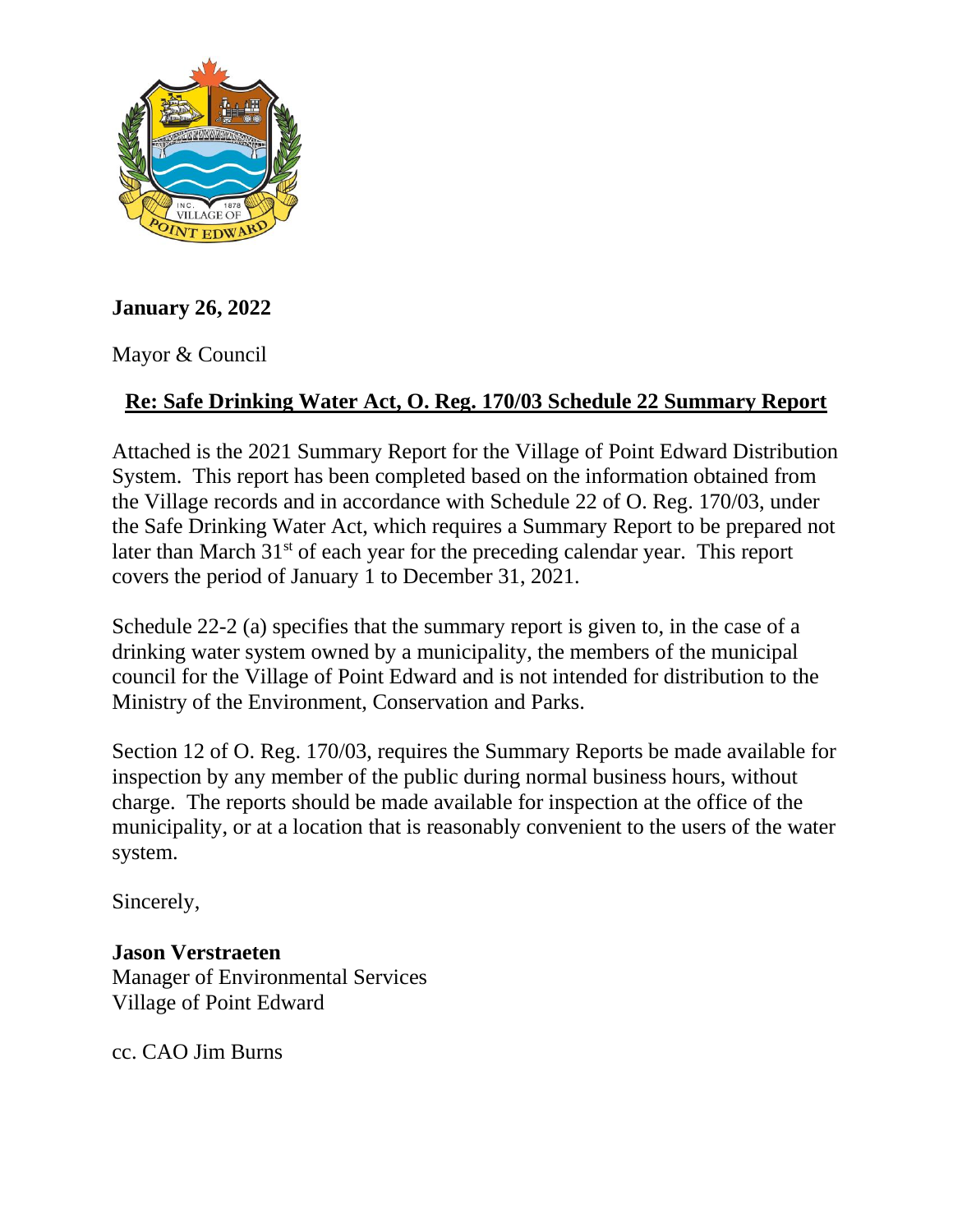

# **Annual Summary Report Schedule 22**

# **Village of Point Edward Distribution System**

**2021**

**Prepared for: The Corporation of the Village of Point Edward**

**By: Jason Verstraeten Manager of Environmental Services Village of Point Edward**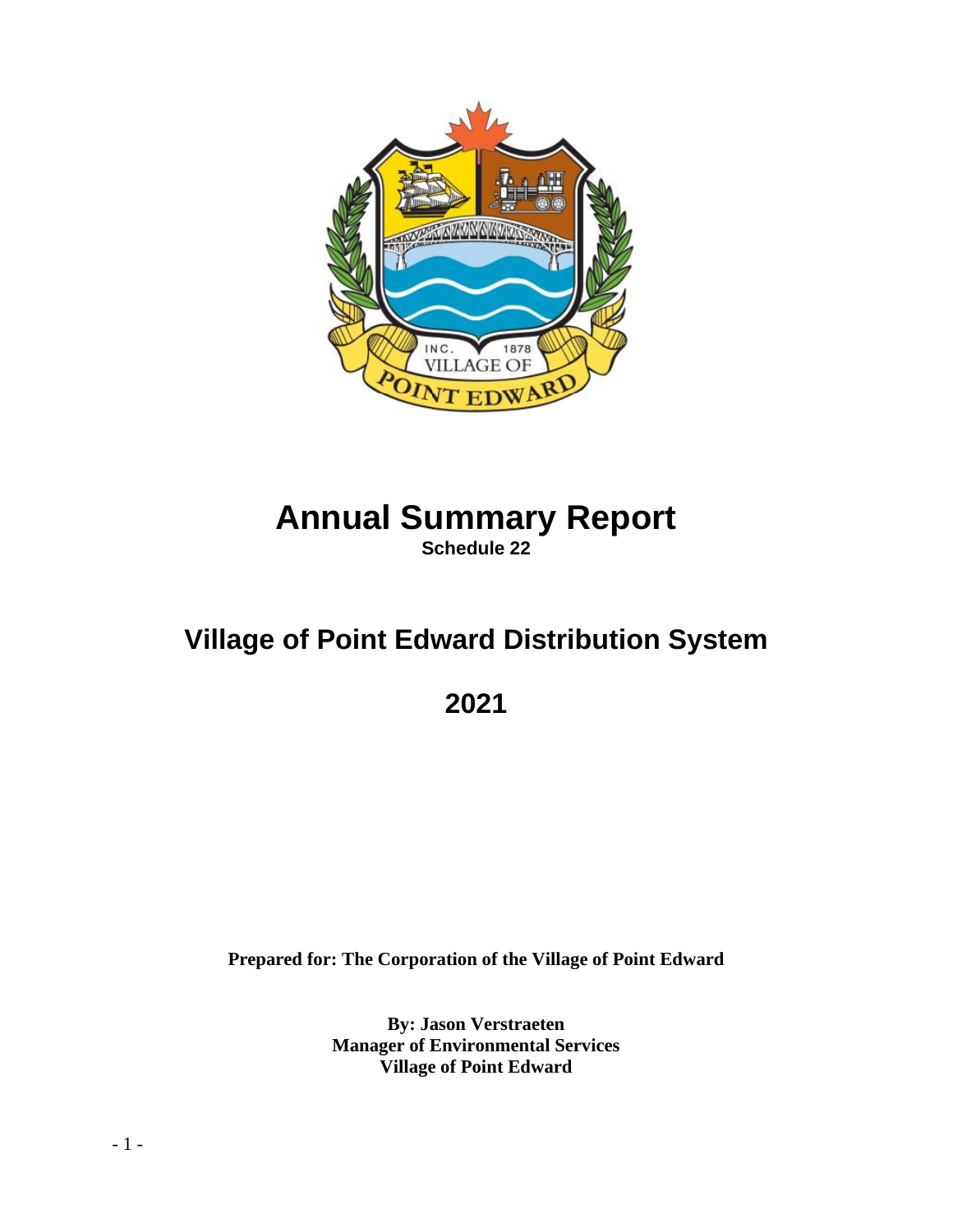### **Table of Contents**

| <b>Section</b><br><b>Number</b> | <b>CONTENTS</b>                                                                                                                                                                                                                                                                     |               |  |  |  |  |
|---------------------------------|-------------------------------------------------------------------------------------------------------------------------------------------------------------------------------------------------------------------------------------------------------------------------------------|---------------|--|--|--|--|
|                                 | "Compliance with the Safe Drinking Water Act and Regulation 170/03"                                                                                                                                                                                                                 | <b>Number</b> |  |  |  |  |
| 1                               | "Compliance with the Municipal Drinking Water License 036-101& Drinking<br>Water Works Permit 036-201 and any orders applicable to the system "                                                                                                                                     | 3             |  |  |  |  |
|                                 | <b>Statement of Compliance</b>                                                                                                                                                                                                                                                      |               |  |  |  |  |
|                                 |                                                                                                                                                                                                                                                                                     |               |  |  |  |  |
| $\overline{2}$                  | "Non-Compliance with the Safe Drinking Water Act, Regulation 170/03 and<br>the Municipal Drinking Water License 036-101 & Drinking Water Works<br>Permit 036-201 and any orders applicable to the system "<br>Details of the non-compliance issues as well as how and when any non- | 3             |  |  |  |  |
|                                 | compliance issues were corrected.                                                                                                                                                                                                                                                   |               |  |  |  |  |
|                                 |                                                                                                                                                                                                                                                                                     |               |  |  |  |  |
| 3                               | Summary and discussion of quantity of water supplied                                                                                                                                                                                                                                |               |  |  |  |  |
|                                 |                                                                                                                                                                                                                                                                                     |               |  |  |  |  |
| <b>APPENDICES</b>               |                                                                                                                                                                                                                                                                                     |               |  |  |  |  |
| Appendix A                      | Annual volume record of the Village of Point Edward Distribution System<br>January 1, 2021 - December 31, 2021                                                                                                                                                                      | 5             |  |  |  |  |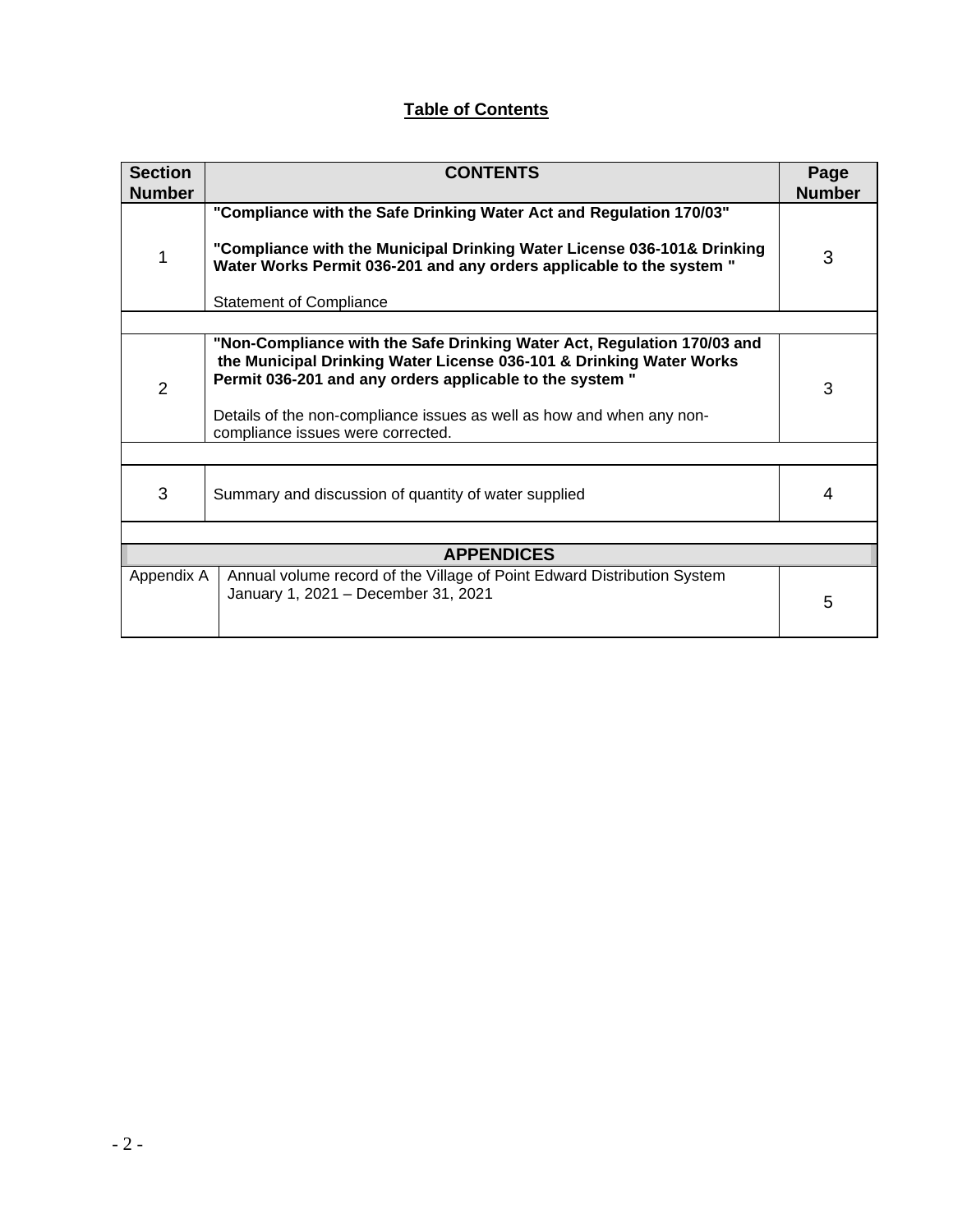#### **SECTION 1**

#### **Compliance with the Safe Drinking Water Act and Regulation 170/03**

#### **Compliance with the Municipal Drinking Water License & Drinking Water Works Permit**

This report is a summary of water quality information for the Village of Point Edward Distribution System and published in accordance with Schedule 22 of Ontario's Safe Drinking Water Act, Ontario Regulation 170/03 for the reporting period of January 01, 2021, to December 31, 2021. The Village of Point Edward Distribution System is categorized as a Large Municipal Residential Drinking Water System.

The Village of Point Edward Distribution System was operated and maintained in such a manner that the water supplied to the consumers serviced by the system satisfied all the requirements in the Safe Drinking Water Act, the Regulations and the MDWL 036-101 and DWWP 036-201.

#### **SECTION 2**

#### **Non-Compliance with the Safe Drinking Water Act, Regulation 170/03 and MDWL & DWWP**

The Drinking Water System did not have any non-compliances in 2021

| Incident Date | Parameter | Result | Unit of Measure | Corrective Action | Notice of Resolution |
|---------------|-----------|--------|-----------------|-------------------|----------------------|
| N/A           | N/A       | N/A    | N/A             | N/A               | N/A                  |
|               |           |        |                 |                   |                      |
|               |           |        |                 |                   |                      |
|               |           |        |                 |                   |                      |
|               |           |        |                 |                   |                      |
|               |           |        |                 |                   |                      |
|               |           |        |                 |                   |                      |
|               |           |        |                 |                   |                      |
|               |           |        |                 |                   |                      |
|               |           |        |                 |                   |                      |
|               |           |        |                 |                   |                      |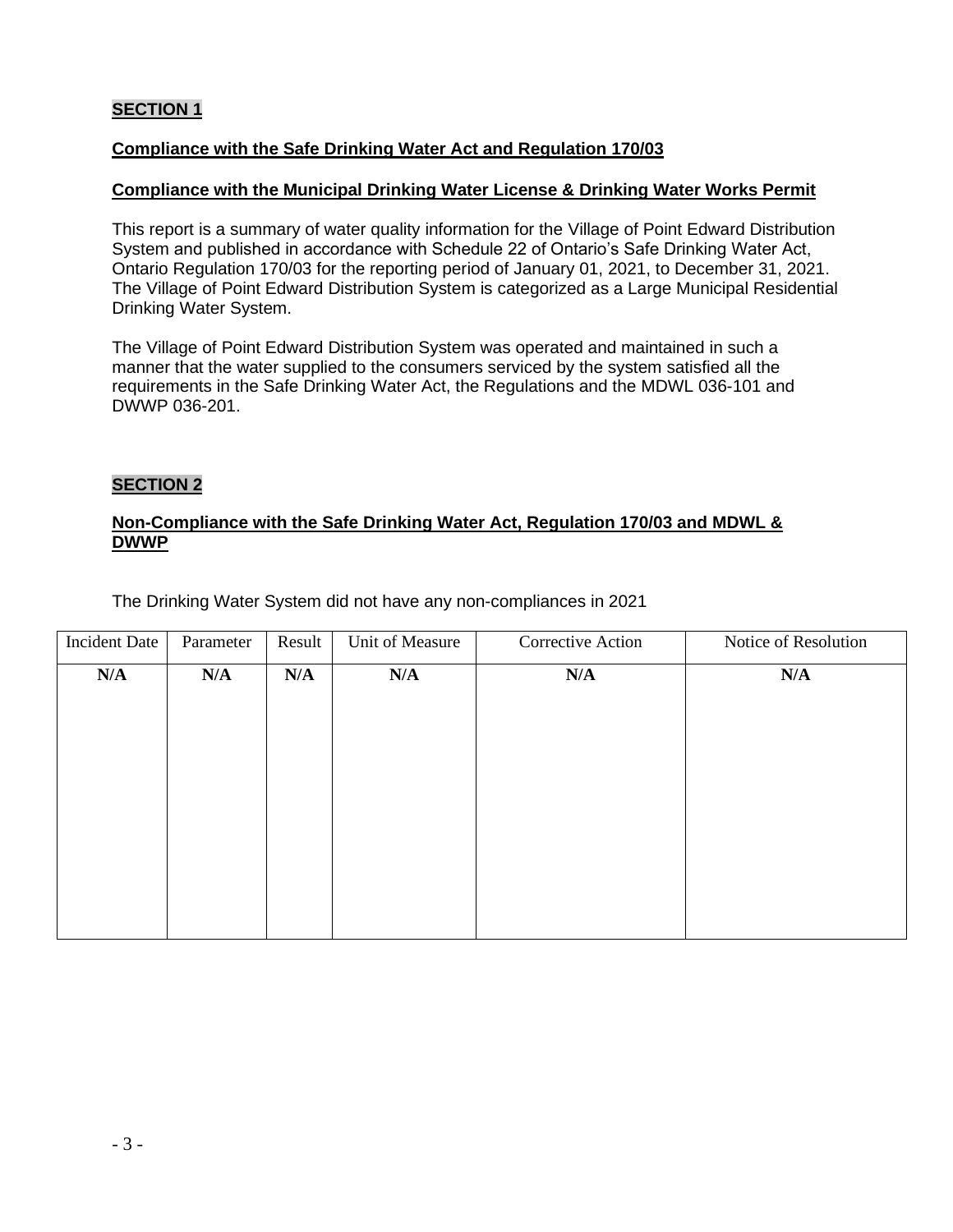#### **SECTION 3**

#### **Summary and discussion of quantity of water supplied**

In accordance with Schedule 22-2 (3) *"the report must also include the following information for the purpose of enabling the owner of the system to assess the capability of the system to meet existing and planned uses of the system."*

- *1. A summary of the quantities and flow rates of the water supplied during the period covered by the report, including monthly average daily flows and monthly total flows.*
- *2. A comparison of the summary referred to in paragraph 1 to the rated capacity and flow rates approved in the system's approval must be discussed.*

Attached is Appendix A, are the average daily volumes (m<sup>3</sup>) and Monthly Total flows. Annual monthly average and comparison from prior year with percentage change up or down.

The quantity of water supplied during the reporting period did not exceed the rated capacity of this facility. As can been seen in the Lambton Area Water Supply System Annual Summary Report the capacity of the plant suppling water to Point Edward is below 50 % of the rated capacity. A copy of this report is posted on the Village of Point Edward website.